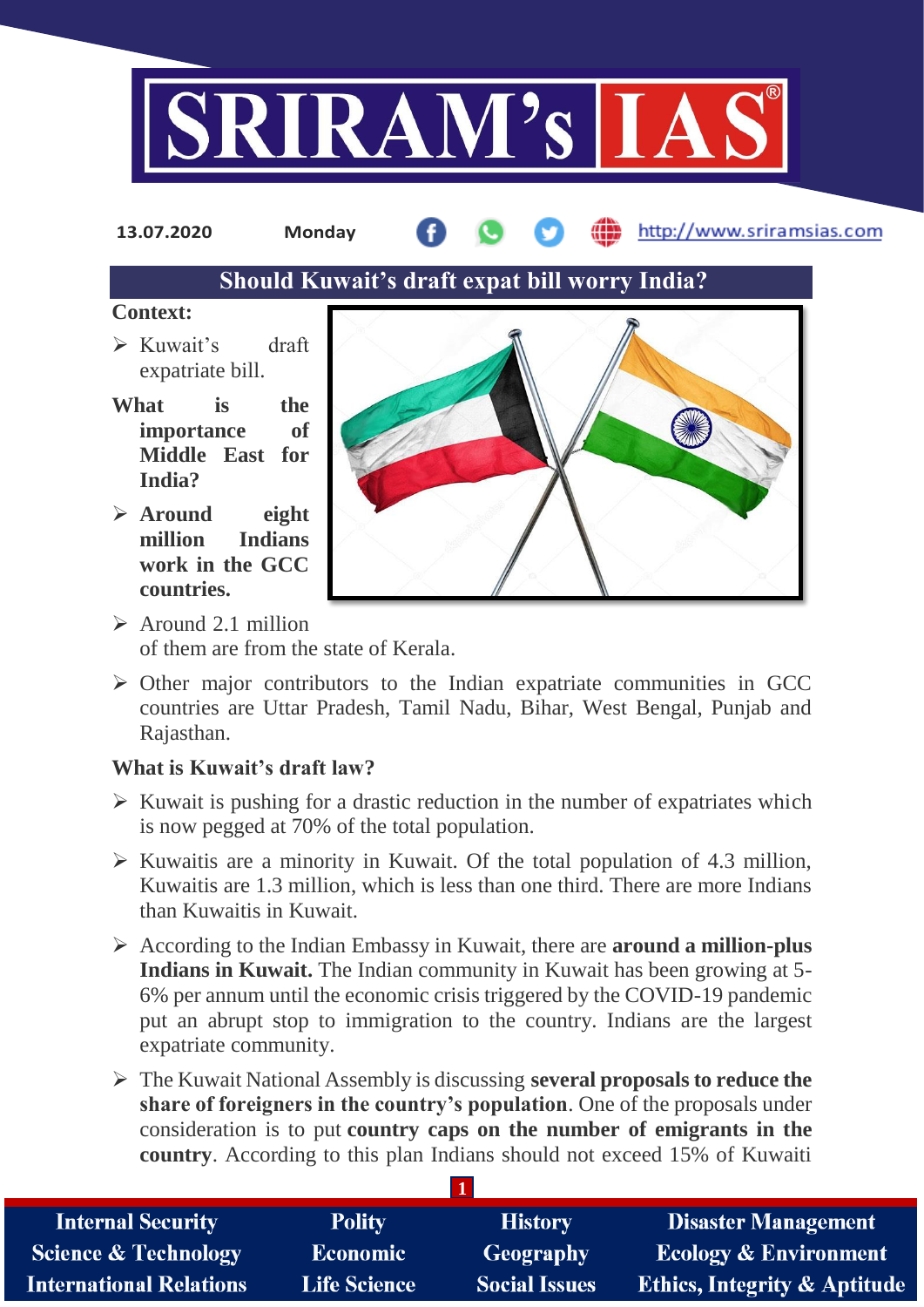

#### the http://www.sriramsias.com **13.07.2020 Monday**

citizens, while Egyptians, Bangladeshis and Filipinos among others must not each exceed 10% of Kuwaitis.

#### **Nativism:**

- $\triangleright$  In the past, high unemployment among the natives, economic crisis and demographic imbalance had triggered **movement for nationalisation of the workforce**.
- $\triangleright$  This has been a lingering concern in all GCC countries Bahrain, Kuwait, Oman, Qatar, Saudi Arabia and the United Arab Emirates — but the ongoing COVID-19 pandemic renewed the debate.
- $\triangleright$  COVID-19 exposed the huge concentration of certain populations among the expatriates, and the resulting imbalances.

## **What are the challenges to India and Kuwait?**

- $\triangleright$  If Indians cannot exceed 15% of Kuwaitis, the cap would be around two lakh.
- $\triangleright$  This would require a large number of India's to return back to India. This would not only **affect the flow of foreign remittance to India** but also **pressurize the already grim employment scenario in India** wherein the returning expatriates would be competing for the limited job opportunities available locally.

## **Challenges to Kuwait:**

- $\triangleright$  Despite the renewed push for nationalisation of jobs and diversification of expatriates, the structure of the GCC economies makes any dramatic change unlikely.
- $\triangleright$  About 3.27 lakh of the Indian expatriates are domestic workers (i.e. drivers, gardeners, cleaners, nannies, cooks and housemaids). A large number of Indian workers are also involved as construction workers.
- There is a **division of labour** among the different classes of the society and that cannot be changed in a hurry. Replacement of Indian or Asian workers on a large scale is not possible, and native Arabs will not do certain categories of work.
- $\triangleright$  Around 5.23 lakh Indians are deployed in the private sector, as technicians, engineers, doctors, chartered accountants, IT experts, etc. About 28,000

| <b>Internal Security</b>        | <b>Polity</b>       | <b>History</b>       | <b>Disaster Management</b>              |  |  |  |
|---------------------------------|---------------------|----------------------|-----------------------------------------|--|--|--|
| <b>Science &amp; Technology</b> | Economic            | <b>Geography</b>     | Ecology & Environment                   |  |  |  |
| <b>International Relations</b>  | <b>Life Science</b> | <b>Social Issues</b> | <b>Ethics, Integrity &amp; Aptitude</b> |  |  |  |